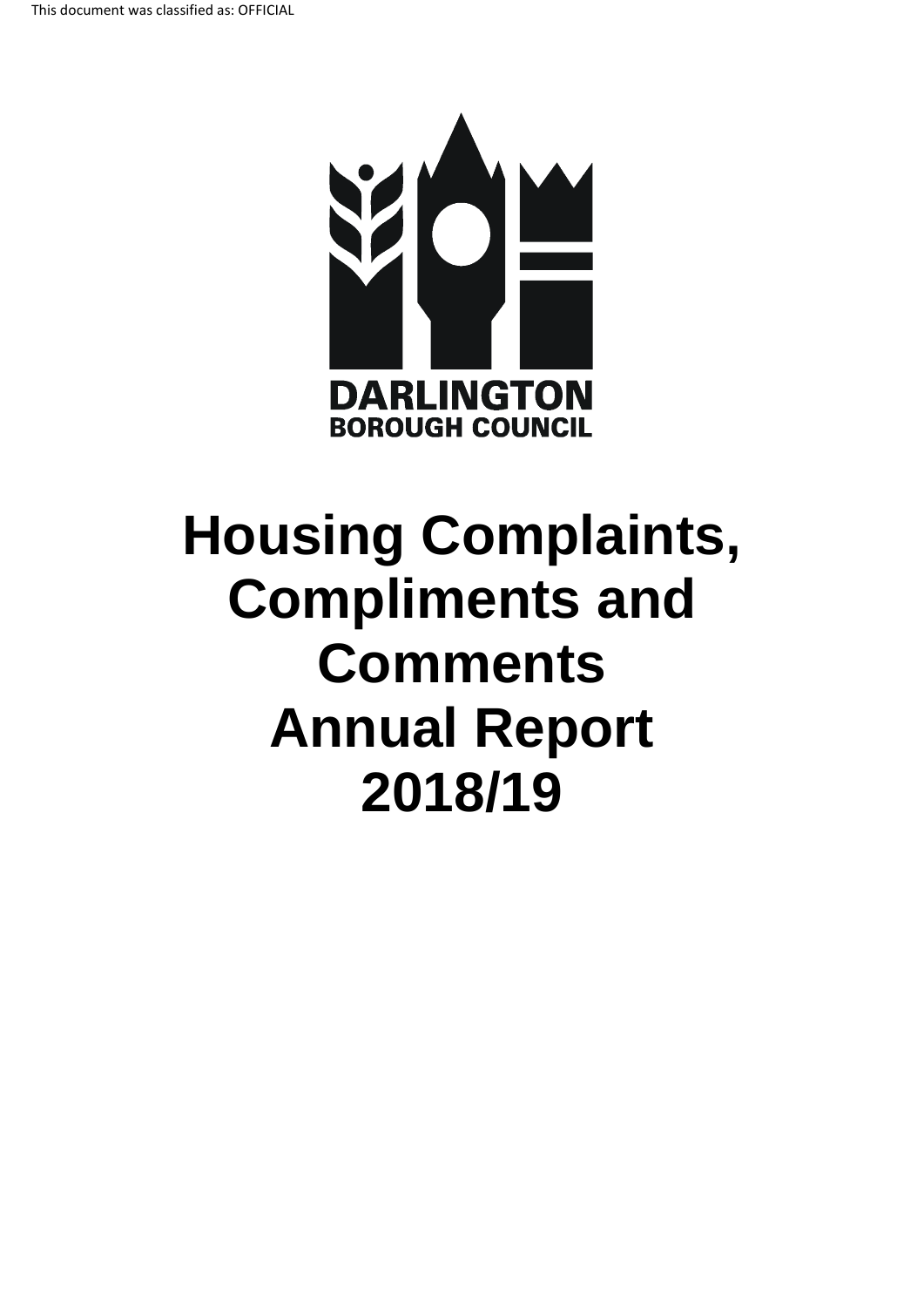# **Contents**

## Page

| Performance against the Corporate Complaints, Compliments |  |
|-----------------------------------------------------------|--|
|                                                           |  |
|                                                           |  |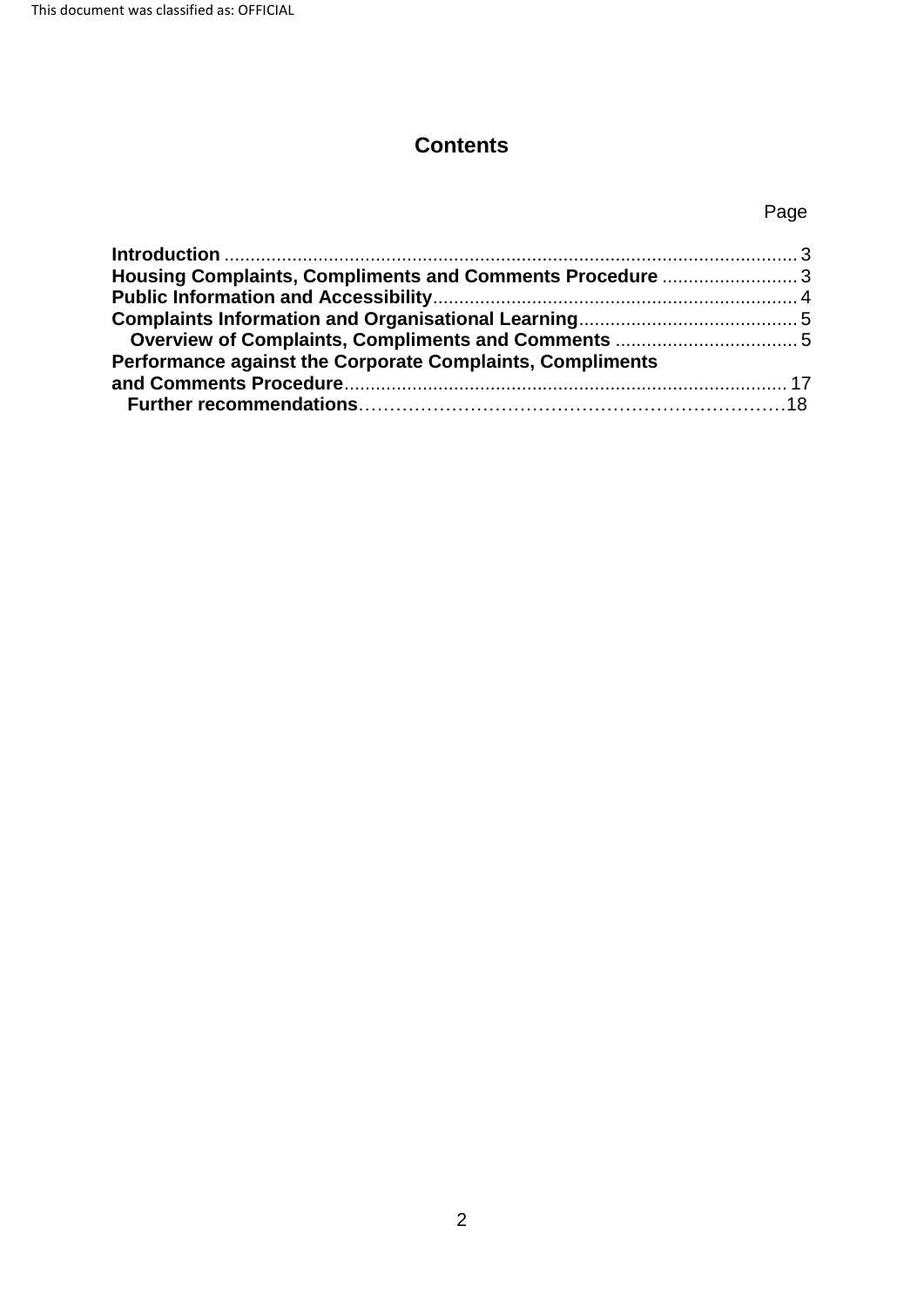# <span id="page-2-0"></span>**Introduction**

 received by the Council during 2018/19 under the Housing Complaints, Compliments that have taken place over the past year as a result of the complaints received and action where appropriate to improve services. This report provides an analysis of the complaints, compliments and comments and Comments Procedure (the procedure). The purpose of the report is to identify topics and trends in relation to complaints; identify areas of organisational learning make further recommendations based on trend data to improve services. The report also highlights any areas of good practice and seeks to identify topics and trends in relation to comments made by members of the public so that the Council can take

 point of service delivery as possible. This also enables the Council to collect services accordingly. In addition to the statistical information presented in this report it is important to recognise the work of the Complaints and Information Governance (CIG) Team that underpins this in terms of promoting an organisational culture in which complaints are recognised, accepted, owned and resolved as efficiently and as close to the accurate information on complaints in order to identify topics and trends and improve

# <span id="page-2-1"></span>**Housing Complaints, Compliments and Comments Procedure**

 comments received about the Council as a social landlord (as well as in respect of its ownership and management of leasehold housing). The procedure sets out how the Council will deal with complaints, compliments and

ownership and management of leasehold housing).<br>The procedure has three stages. Stage 1 is a local resolution stage where we try to day business. Stage 1 complaints are dealt with locally, that is within the service being complained about. We aim to resolve the majority of complaints at Stage 1 of the procedure. resolve those complaints that cannot be resolved immediately as part of our day to

 by the Complaints Investigator or Complaints Manager. Stage 2 is a formal investigation stage where complaints will usually be investigated

 This is referred to as the 'designated person' or 'democratic filter'. The designated person or democratic filter can be an MP, a local Councillor or a recognised Tenant Panel. In Darlington we do not currently have a recognised Tenant Panel (from here onwards referred to as the Tenants' Complaints Panel). Stage 3 is a mandatory stage between the Council and the Housing Ombudsman.

 filter'. The 'designated person' or 'democratic filter' may help resolve the complaint directly, refer the complaint to the Housing Ombudsman or decide to do neither. If the 'designated person' or 'democratic filter' decides not to take any action the complainant will be entitled to refer the matter to the Housing Ombudsman Should a tenant remain dissatisfied with the Council's response to their complaint, they will be required to refer the matter to the 'designated person' or 'democratic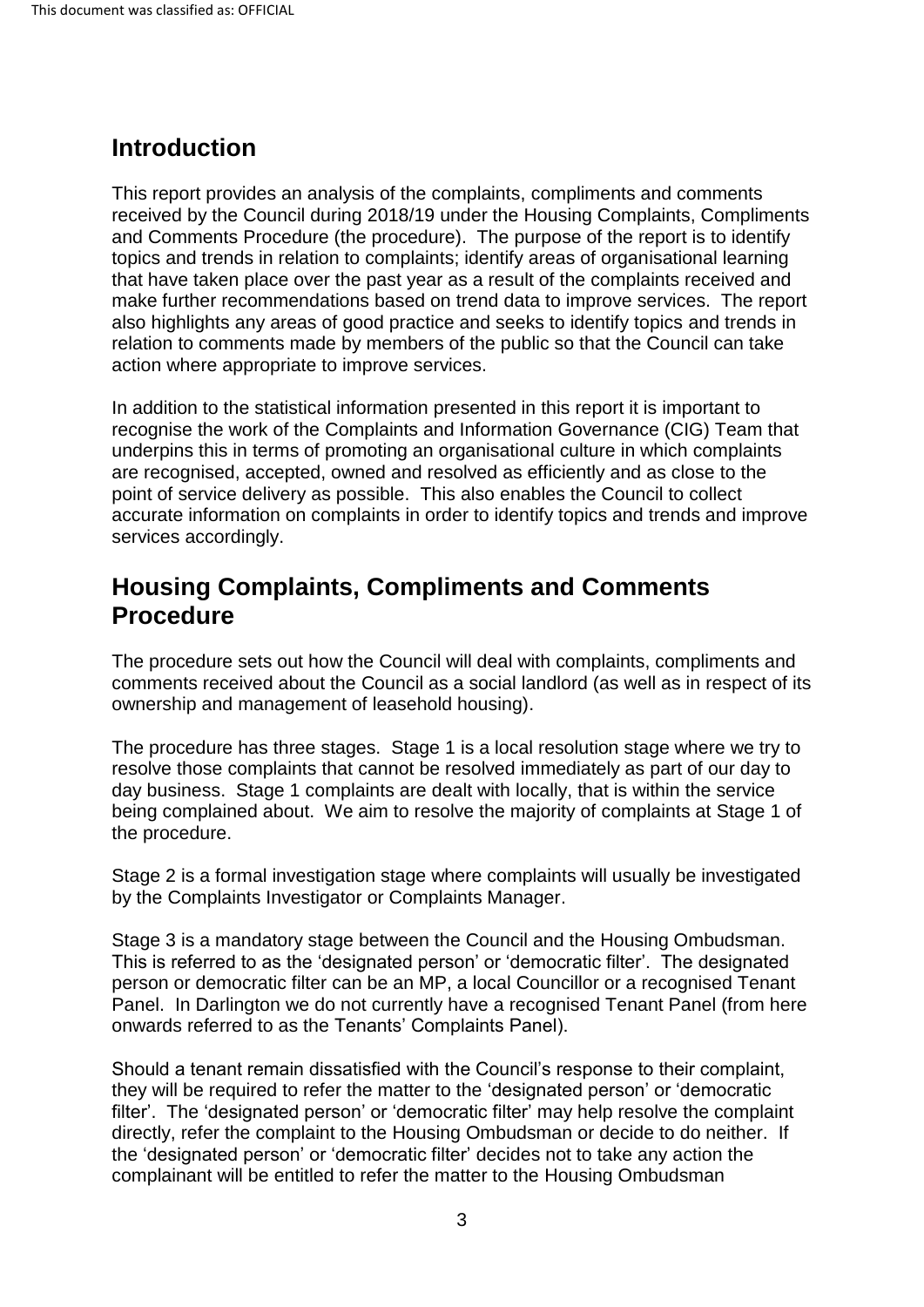directly. The complainant will also be able to approach the Housing Ombudsman their complaint at Stage 2 of the procedure. directly in cases where eight weeks have elapsed since the Council's response to

# <span id="page-3-0"></span>**Public Information and Accessibility**

 services. To help make sure the Council's complaints procedures are easily accessible we have produced two leaflets (one for children and young people and complainants within the Council. The leaflets are available in all Council buildings. They have been written in line with the Plain English Campaign standards. The title on how to access the information in other formats, for example, large print, audio and Braille. We are committed to making sure that everyone has equal access to all our one for adults) covering all Council services to reflect the single point of access for is written in the most commonly used community languages and it contains details

 on Council services. People may make a complaint in any format they wish. This Information is available on the Council's website which contains an electronic form people can use to make a complaint, pay someone a compliment or pass comment can be in writing, email, via the web, over the phone, in person or by any other reasonable means.

 The Complaints and Information Governance Manager can arrange advocates and interpreters (including British Sign Language interpreters) where appropriate.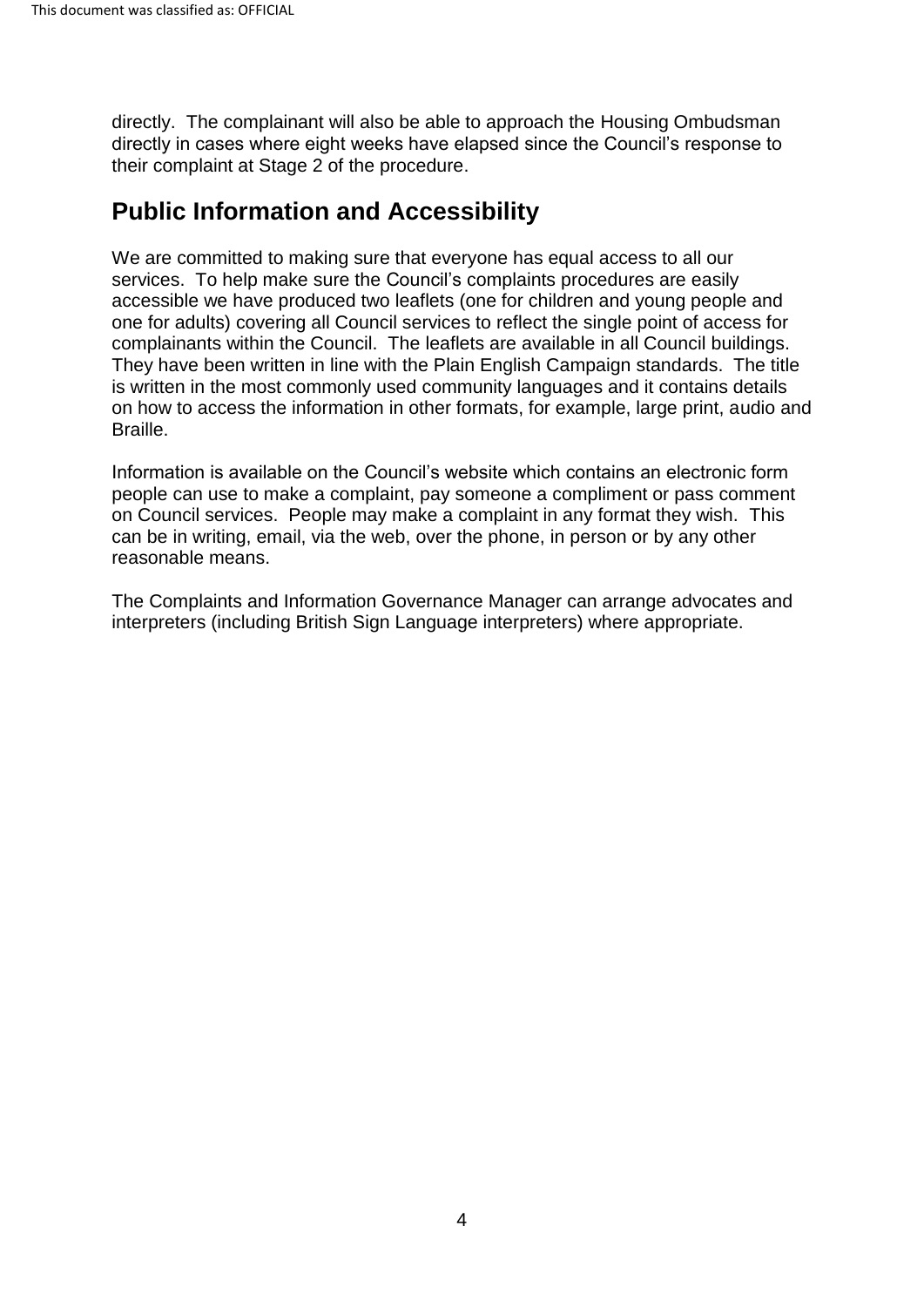# <span id="page-4-1"></span><span id="page-4-0"></span>**Complaints Information and Organisational Learning Overview of Complaints, Compliments and Comments**



 **Total Complaints, Compliments and Comments** 

 Between 1 April 2018 and 31 March 2019 the Council received a total of 70 complaints under the procedure, a reduction from 86 in 2017/18. A total of 10 complaints were considered at Stage 2, a reduction from 18 in 2017/18. Nine of the Stage 2 complaints were initially dealt with at Stage 1. No complaints were considered at Stage 3, as was the case in 2017/18.

 The Council also received 28 compliments under the procedure, an increase from 19 in 2017/18 and two comments and increase from zero in 2017/18.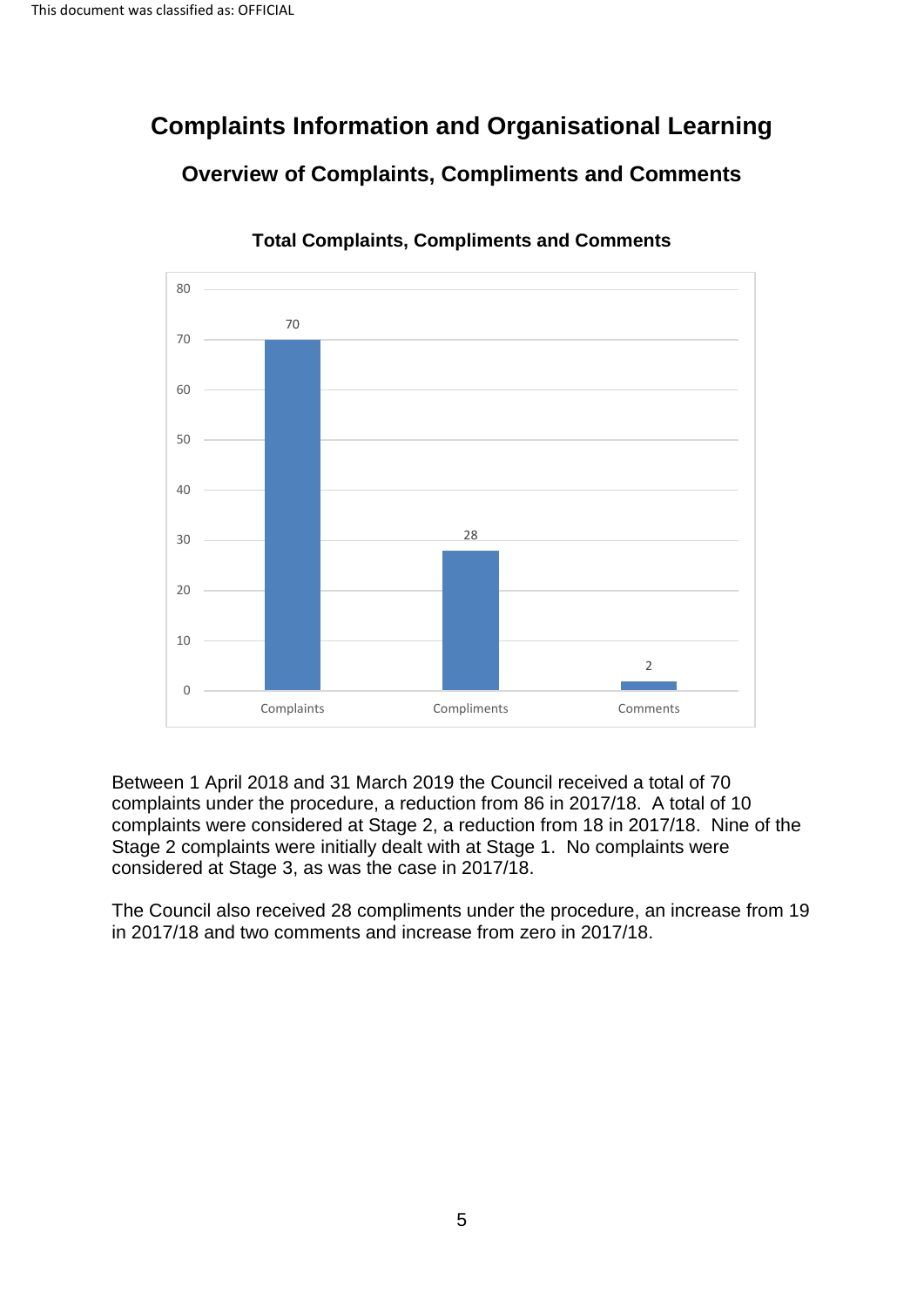

#### **Complaints by Service**

Housing received 39 complaints, a decrease from 53 in 2017/18.

Building Services received 30 complaints, the same number as in 2017/18.

Environmental Services received one complaint, the same number as in 2017/18.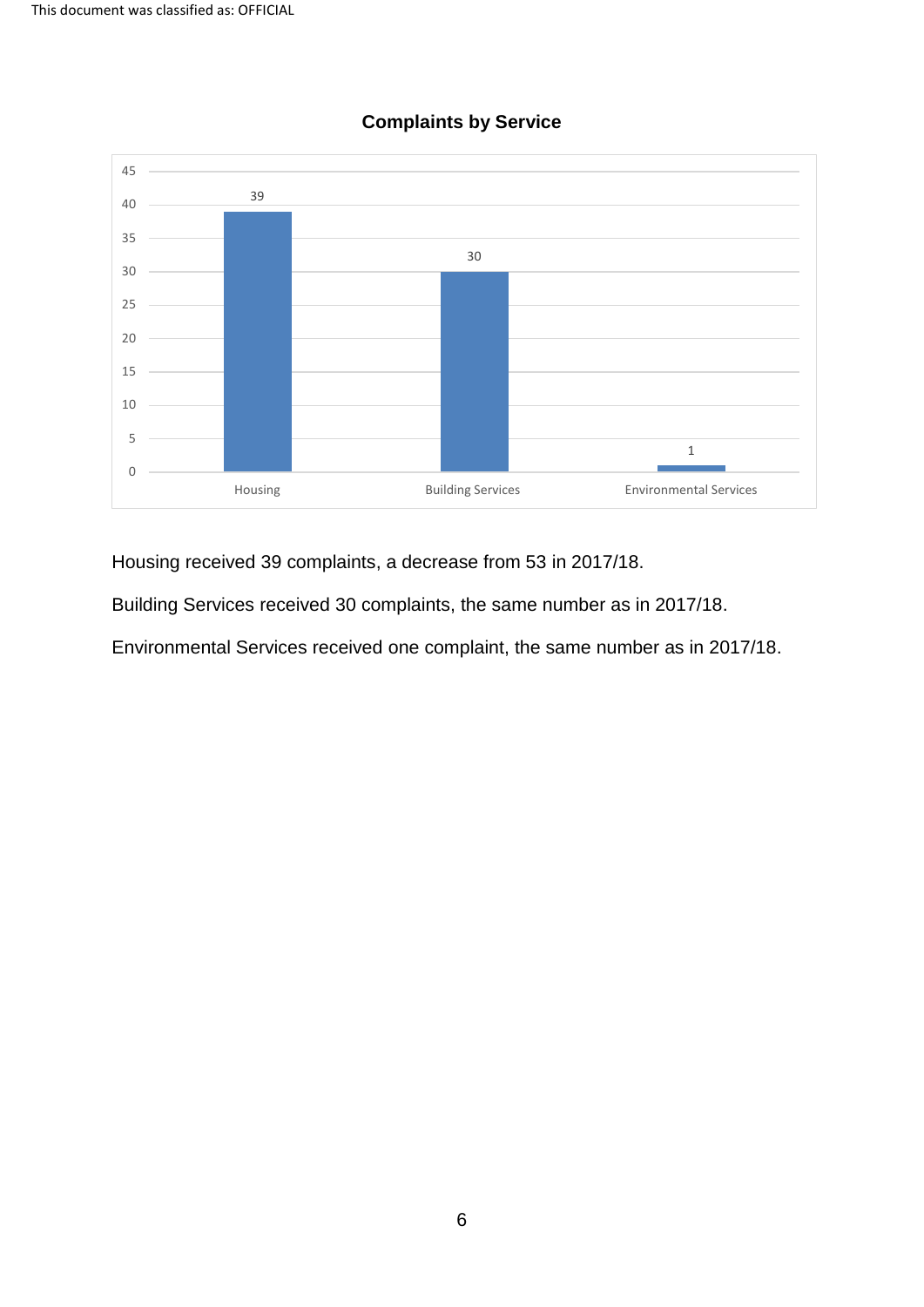

#### **Complaints by Team – Housing Service**

Customer Services received three complaints, an increase from zero in 2017/18.

Housing Income Management received six complaints, an increase from four in 2017/18.

Housing Management Services received 24 complaints, a decrease from 26 in 2017/18.

Housing Options & Lifeline received four complaints, a decrease from five in 2017/18.

Housing Asset Management received one complaint, a significant reductions from 12 in 2017/18.

 Housing Strategy & Customer Engagement received one complaints, an increase from zero in 2017/18.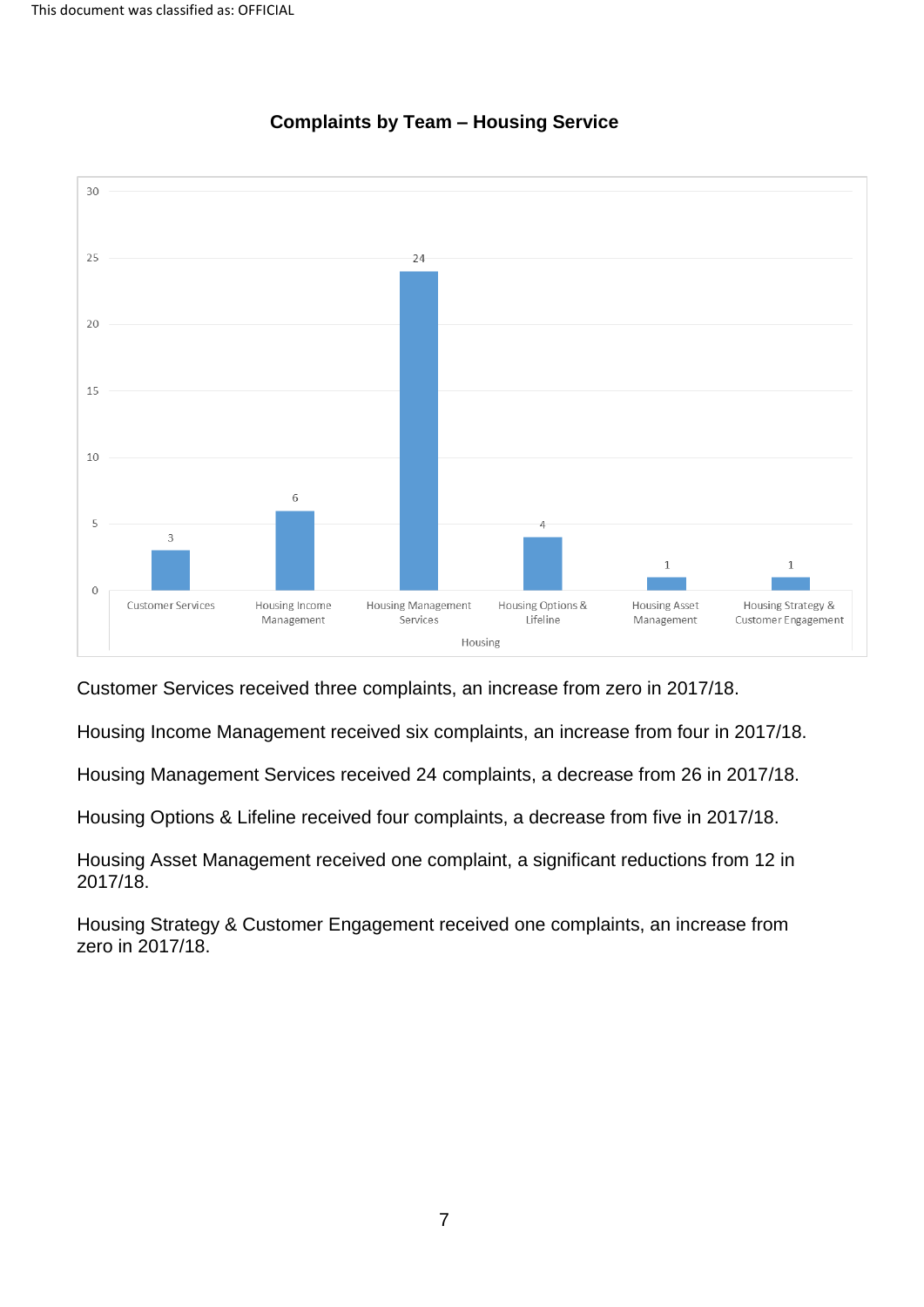

#### **Complaints by Team – Building Services**

Maintenance & Business Management received two complaints, an increase from zero in 2017/18.

Electricians received one complaint, a decrease from three in 2017/18.

Gas Fitters received two complaints, a decrease from five in 2017/18.

 Service & Repairs received 24 complaints, an increase from 17 (General Trades) in 2017/18.

Surveyor received one complaint, the same number as in 2017/18.

#### **Complaints by Team - Environmental Services**

Arboriculture received one complaint, an increase from zero in 2017/18.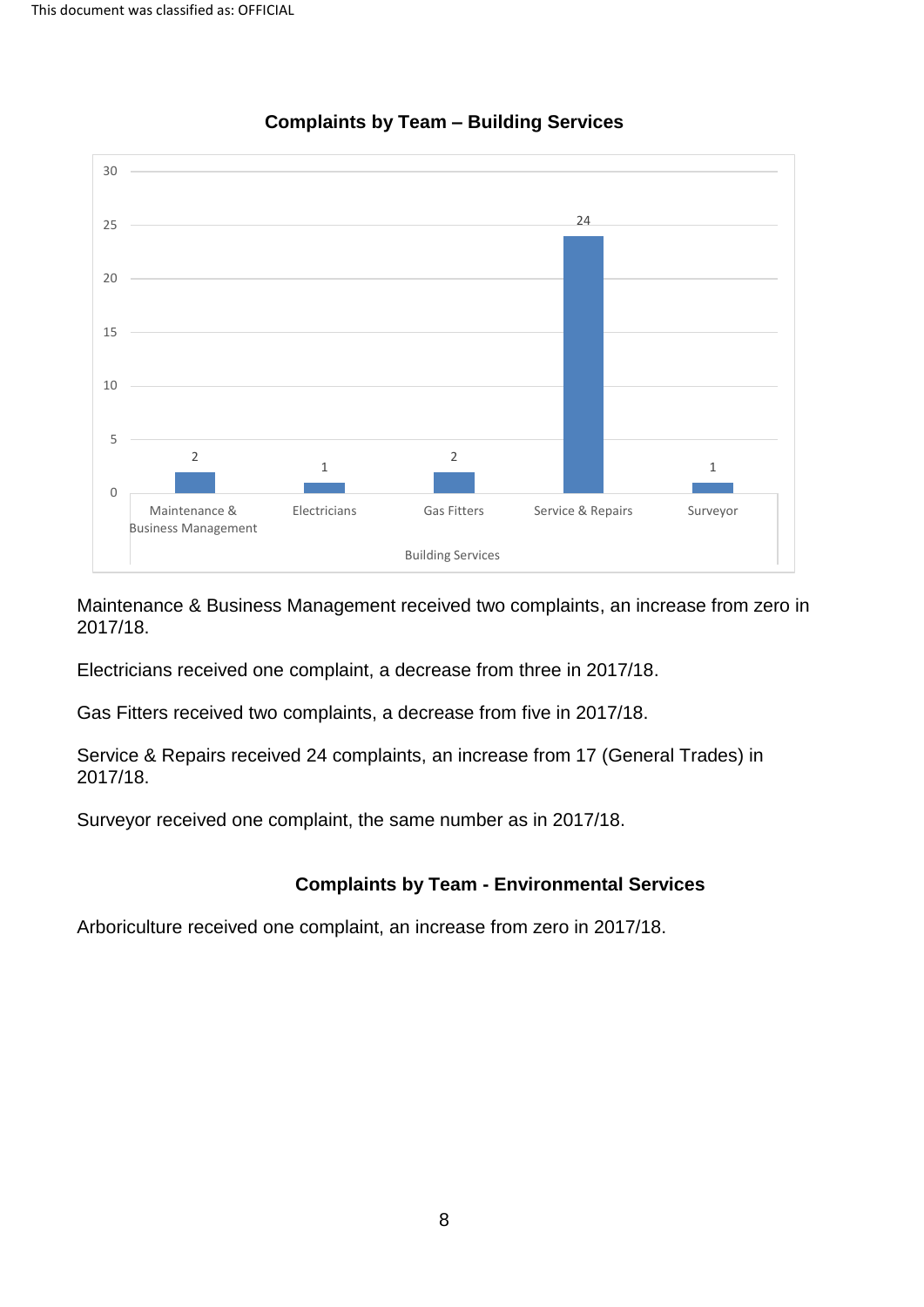

#### **Compliments by Service Area/Team**

Housing received 16 compliments, an increase from eight in 2017/18.

Building Services received 12 compliments, an increase from 11 in 2017/18.

#### **Comments by Service Area/Team**

The Council received three comments during 2018/19, an increase from zero in 2017/18.

 Two were for Building Services, Service & Repairs while the other was for Building Service, Gas Fitters.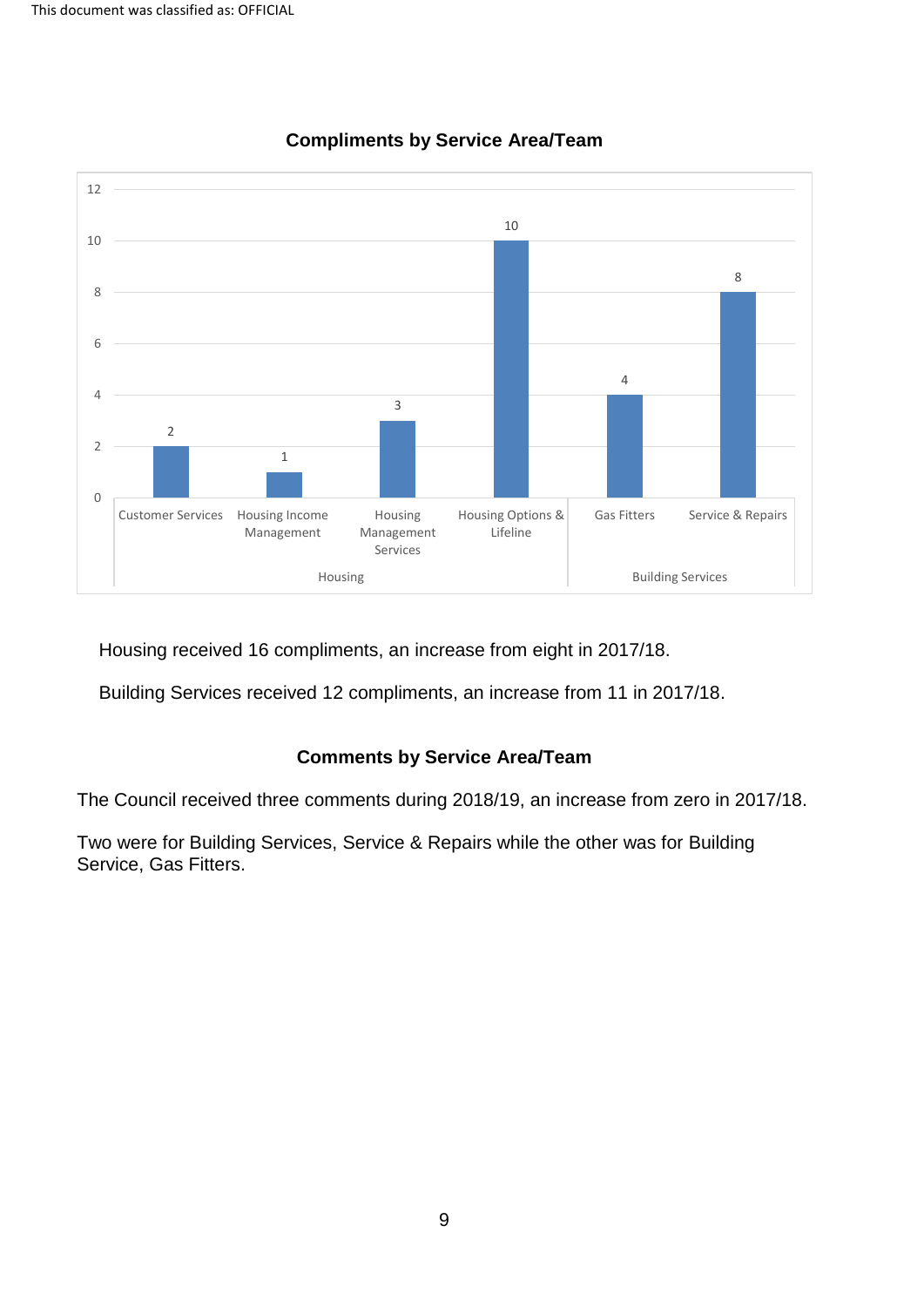

#### **Complaints by Issue**

Three complaints concerned charges/fees, compared to four in 2017/18.

Eight complaints related to communication, an increase from three in 2017/18.

Three complaints related to decisions/assessment, the same number as in 2017/18.

One complaint related to information, compared to two in 2017/18.

Two complaints were about a lack of services, an increase from zero in 2017/18.

44 complaints related to Service Provision, an increase from 33 in 2017/18.

Nine complaints related to staff attitude/behaviour, compared to eight in 2017/18.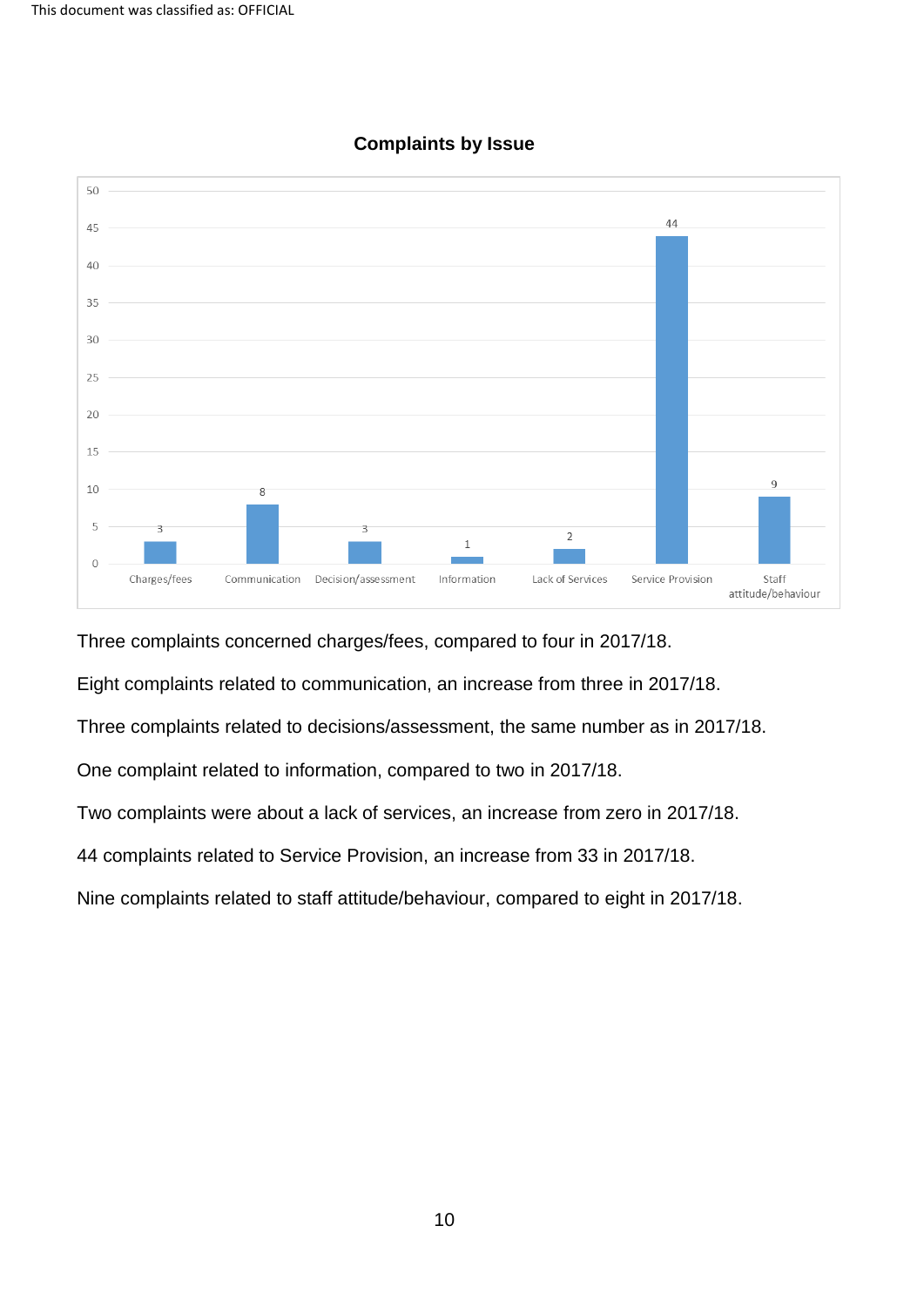#### **Complaints by Stage**

 The below graph shows the number of complaints received at each stage of the procedure during 2018/19.



The Council received 69 Stage 1 complaints, a reduction from 86 in 2017/18.

 Nine were escalated to Stage 2, and one was investigated directly at Stage 2. A total of 10 complaints were considered at Stage 2, a reduction from 18 in 2017/18.

 Two complaints were escalated to the Housing Ombudsman, a reduction from three in 2017/18.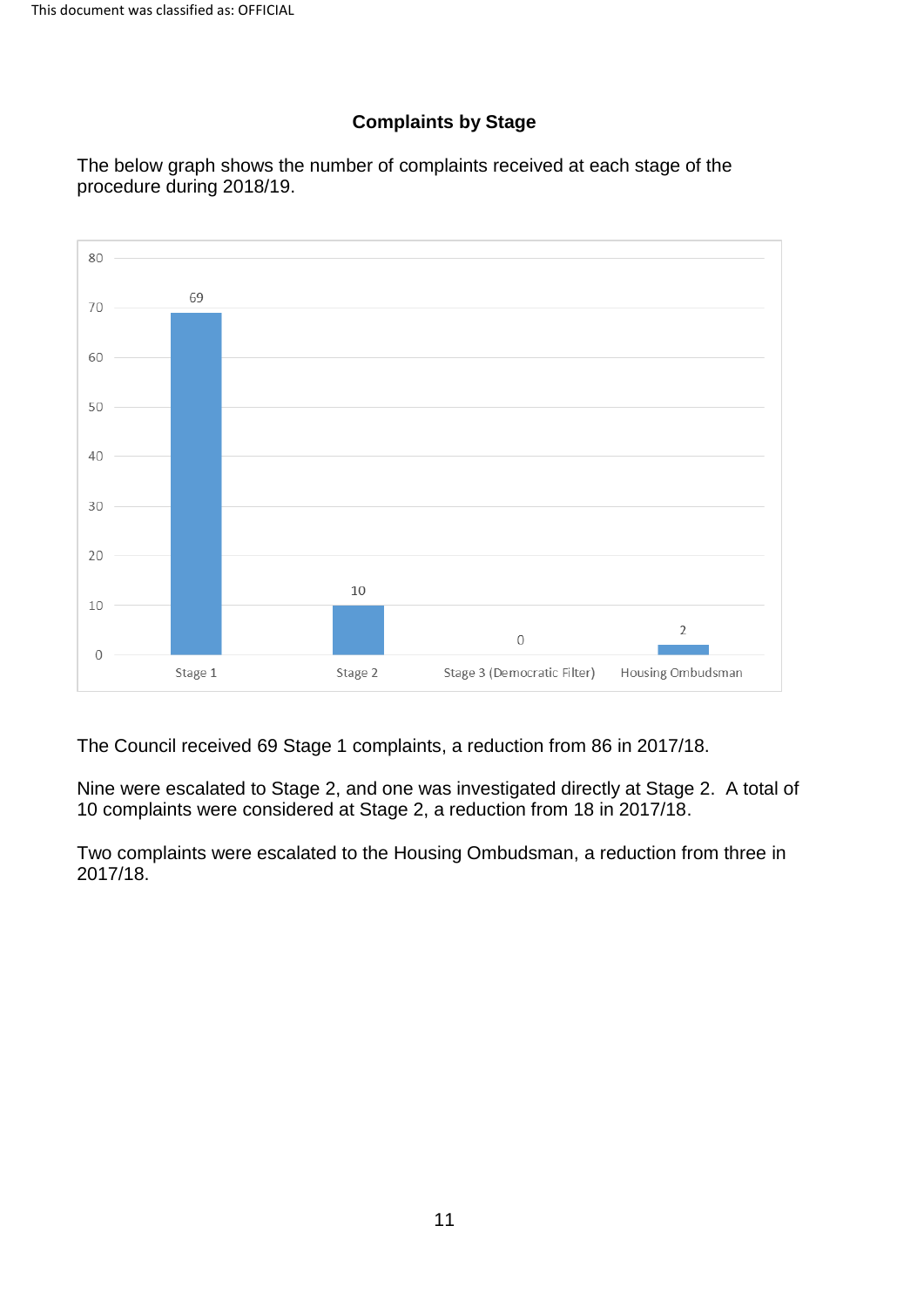#### **Complaints by Outcome**

The below tables show the decisions reached on complaints during 2018/19. Some of the complaints determined during 2018/19 were received during 2017/18 and the first quarter of 2018/19, prior to the Council's structure change, hence them being logged against former services/teams.

#### **Stage 1**

| <b>Service Area/Team</b>                               | <b>Inconclusi</b><br>ve | <b>Not</b><br><b>Upheld</b> | <b>Partially</b><br><b>Upheld</b> | <b>Uphel</b><br>d | Withdraw<br>n | <b>Total</b> |
|--------------------------------------------------------|-------------------------|-----------------------------|-----------------------------------|-------------------|---------------|--------------|
| Economic Growth & Neighbourhood Services               | 0                       | 0                           | 0                                 | 0                 | 0             | 0            |
| <b>Community Services</b>                              | 0                       | 0                           | 0                                 | 0                 | 0             | $\Omega$     |
| <b>Environmental Services</b>                          | 0                       | 0                           | 0                                 | 0                 | 0             | 0            |
| Arboriculture                                          | 0                       | 0                           | 1                                 | 0                 | 0             |              |
| <b>Total for Arboriculture</b>                         | 0                       | 0                           | 1                                 | 0                 | 0             |              |
| <b>Total for Environmental Services</b>                | 0                       | 0                           | 1                                 | Ω                 | 0             |              |
| <b>Total for Community Services</b>                    | 0                       | 0                           | 1                                 | 0                 | 0             |              |
| Housing & Building Services                            | 0                       | 0                           | 0                                 | 0                 | 0             | 0            |
| <b>Building Services</b>                               | 0                       | 0                           | 0                                 | 0                 | 0             | $\Omega$     |
| Maintenance & Business Management                      | 0                       | 0                           | 0                                 |                   | 0             |              |
| Electricians                                           | 0                       |                             | 0                                 | 0                 | 0             |              |
| <b>Gas Fitters</b>                                     | 0                       | 0                           | 0                                 |                   | 0             |              |
| <b>Total for Maintenance &amp; Business Management</b> | 0                       |                             | 0                                 | 2                 | 0             | 3            |
| Service & Repairs                                      | $\overline{2}$          | 4                           | $\overline{2}$                    | 10                | 0             | 18           |
| <b>Total for Service &amp; Repairs</b>                 | 2                       | 4                           | $\overline{\mathbf{2}}$           | 10                | 0             | 18           |
| Surveyor                                               | 0                       | 0                           | 0                                 |                   | 0             |              |
| <b>Total for Surveyor</b>                              | 0                       | 0                           | 0                                 |                   | 0             |              |
| <b>Total for Building Services</b>                     | 2                       | 5                           | $\overline{\mathbf{2}}$           | 13                | 0             | 22           |
| Housing & Revenue Services                             | 0                       | 0                           | 0                                 | 0                 | 0             | $\Omega$     |
| <b>Customer Services Housing (Tel)</b>                 |                         | $\overline{2}$              | 0                                 | 0                 | 0             | 3            |
| <b>Total for Customer Services Housing (Tel)</b>       |                         | $\mathbf{2}$                | 0                                 | 0                 | 0             | 3            |
| Housing Income Management                              | 0                       | $\overline{2}$              | 1                                 | 0                 |               |              |
| <b>Total for Housing Income Management</b>             | 0                       | 2                           | 1                                 | 0                 |               |              |
| <b>Housing Management Services</b>                     | $\overline{2}$          | 7                           | 6                                 | 5                 |               | 21           |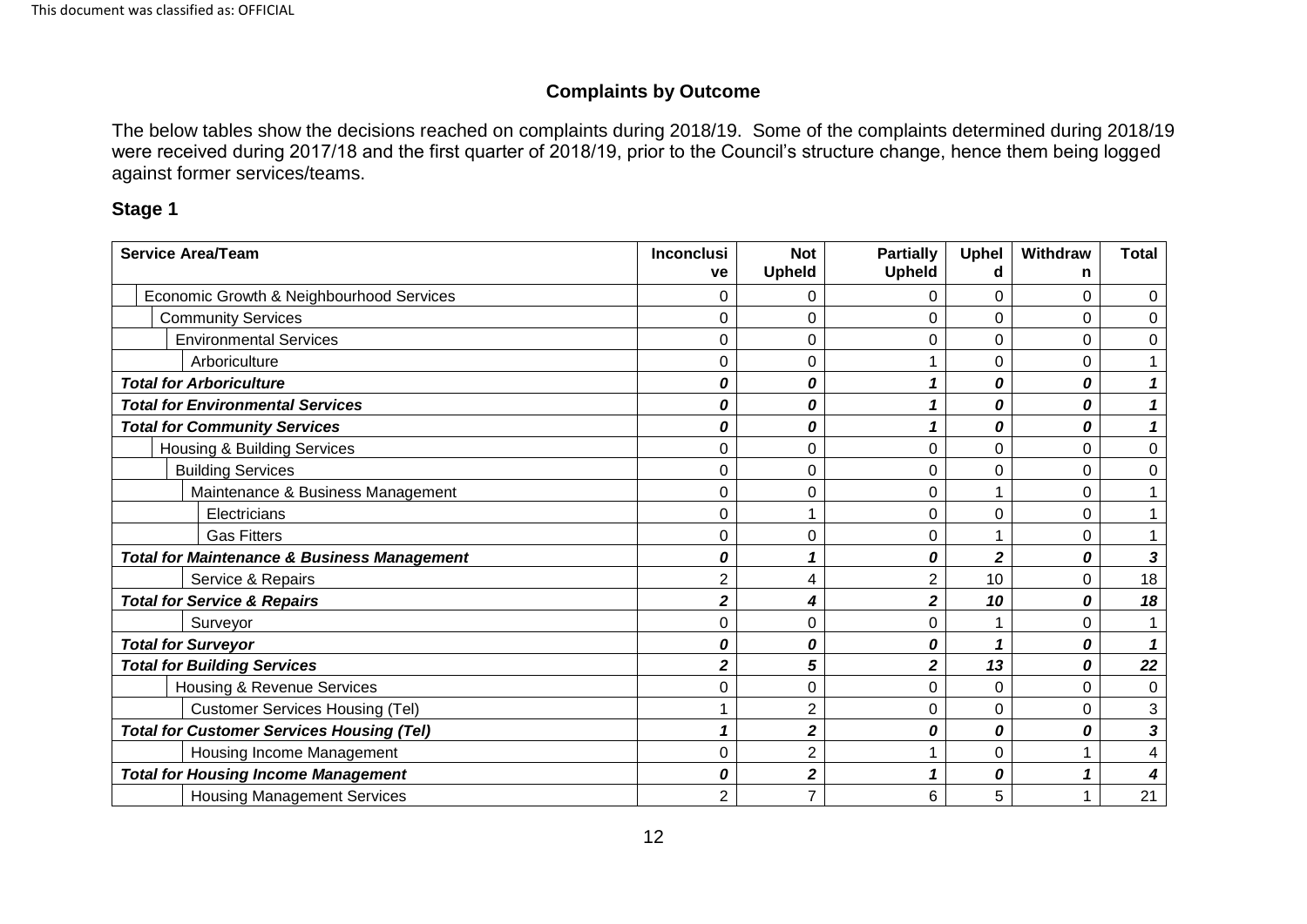| <b>Total for Housing Management Services</b>                  | $\overline{\mathbf{2}}$ | $\overline{7}$          | 6                       | 5                       | $\mathbf{1}$            | 21                      |
|---------------------------------------------------------------|-------------------------|-------------------------|-------------------------|-------------------------|-------------------------|-------------------------|
| Housing Options & Lifeline                                    | 0                       | 1                       | $\mathbf 1$             | $\overline{0}$          | $\overline{0}$          | $\overline{2}$          |
| <b>Total for Housing Options &amp; Lifeline</b>               | 0                       | $\mathbf{1}$            | $\mathbf{1}$            | 0                       | 0                       | $\overline{\mathbf{2}}$ |
| <b>Total for Housing &amp; Revenue Services</b>               | 3                       | 12                      | 8                       | 5                       | $\overline{\mathbf{2}}$ | 30                      |
| <b>Total for Housing &amp; Building Services</b>              | 5                       | 17                      | 10                      | 18                      | $\overline{\mathbf{2}}$ | 52                      |
| <b>Total for Economic Growth &amp; Neighbourhood Services</b> | 5                       | 17                      | 11                      | 18                      | $\overline{2}$          | 53                      |
|                                                               |                         |                         |                         |                         |                         |                         |
| Neighbourhood Services & Resources                            | 0                       | 0                       | 0                       | 0                       | 0                       | 0                       |
| <b>Housing &amp; Building Services</b>                        | 0                       | 0                       | 0                       | $\mathbf 0$             | 0                       | 0                       |
| <b>Building Services</b>                                      | $\mathbf 0$             | 0                       | 0                       | $\mathbf{1}$            | 0                       | $\mathbf{1}$            |
| Maintenance                                                   | 0                       | 0                       | 0                       | 1                       | 0                       | 1                       |
| <b>Gas Services</b>                                           | 0                       | 1                       | 0                       | $\mathbf 0$             | $\Omega$                |                         |
| <b>General Trades</b>                                         | 0                       | 1                       | 0                       | $\mathbf{1}$            | 0                       | $\overline{2}$          |
| <b>Total for Maintenance</b>                                  | 0                       | $\overline{\mathbf{2}}$ | 0                       | $\overline{\mathbf{2}}$ | 0                       | 4                       |
| <b>Total for Building Services</b>                            | 0                       | $\overline{\mathbf{2}}$ | 0                       | 3                       | 0                       | 5                       |
| <b>Housing &amp; Revenue Services</b>                         | 0                       | 0                       | 0                       | $\mathbf 0$             | $\Omega$                | $\mathbf 0$             |
| Housing Income Management                                     | $\Omega$                | 1                       | 0                       | $\mathbf 0$             | $\Omega$                | $\mathbf 1$             |
| <b>Total for Housing Income Management</b>                    | 0                       | $\mathbf{1}$            | 0                       | 0                       | 0                       |                         |
| <b>Housing Management Services</b>                            | $\mathbf 0$             | 0                       | 0                       | $\mathbf 0$             | 0                       | $\Omega$                |
| <b>Management Services</b>                                    | 0                       | $\overline{2}$          | $\mathbf 1$             | $\mathbf 1$             | 0                       | 4                       |
| <b>Total for Housing Management Services</b>                  | 0                       | $\overline{\mathbf{2}}$ | $\mathbf{1}$            | 1                       | 0                       | 4                       |
| Housing Options & Lifeline                                    | 0                       | 0                       | 0                       | $\mathbf 0$             | 0                       | $\overline{0}$          |
| <b>Housing Options</b>                                        | 0                       | 1                       | 0                       | $\overline{0}$          | 0                       |                         |
| <b>Total for Housing Options &amp; Lifeline</b>               | 0                       | $\mathbf{1}$            | 0                       | 0                       | 0                       | 1                       |
| <b>Total for Housing &amp; Revenue Services</b>               | 0                       | 4                       | $\mathbf{1}$            | 1                       | 0                       | 6                       |
| <b>Housing Asset Management</b>                               | 0                       | 1                       | $\mathbf{1}$            | 1                       | 0                       | 3                       |
| <b>Total for Housing Asset Management</b>                     | 0                       | $\mathbf 1$             | $\mathbf{1}$            | 1                       | 0                       | 3                       |
| Housing Strategy & Customer Engagement                        | 0                       | 1                       | 0                       | $\mathbf 0$             | 0                       | $\mathbf{1}$            |
| <b>Total for Housing Strategy &amp; Customer Engagement</b>   | 0                       | $\mathbf{1}$            | 0                       | 0                       | 0                       | $\mathbf{1}$            |
| <b>Total for Housing &amp; Building Services</b>              | 0                       | 8                       | $\boldsymbol{2}$        | 5                       | 0                       | 15                      |
| <b>Total for Neighbourhood Services &amp; Resources</b>       | 0                       | 8                       | $\overline{\mathbf{2}}$ | 5                       | 0                       | 15                      |
|                                                               |                         |                         |                         |                         |                         |                         |
| <b>Total</b>                                                  | 5                       | 25                      | 13                      | 23                      | $\overline{2}$          | 68                      |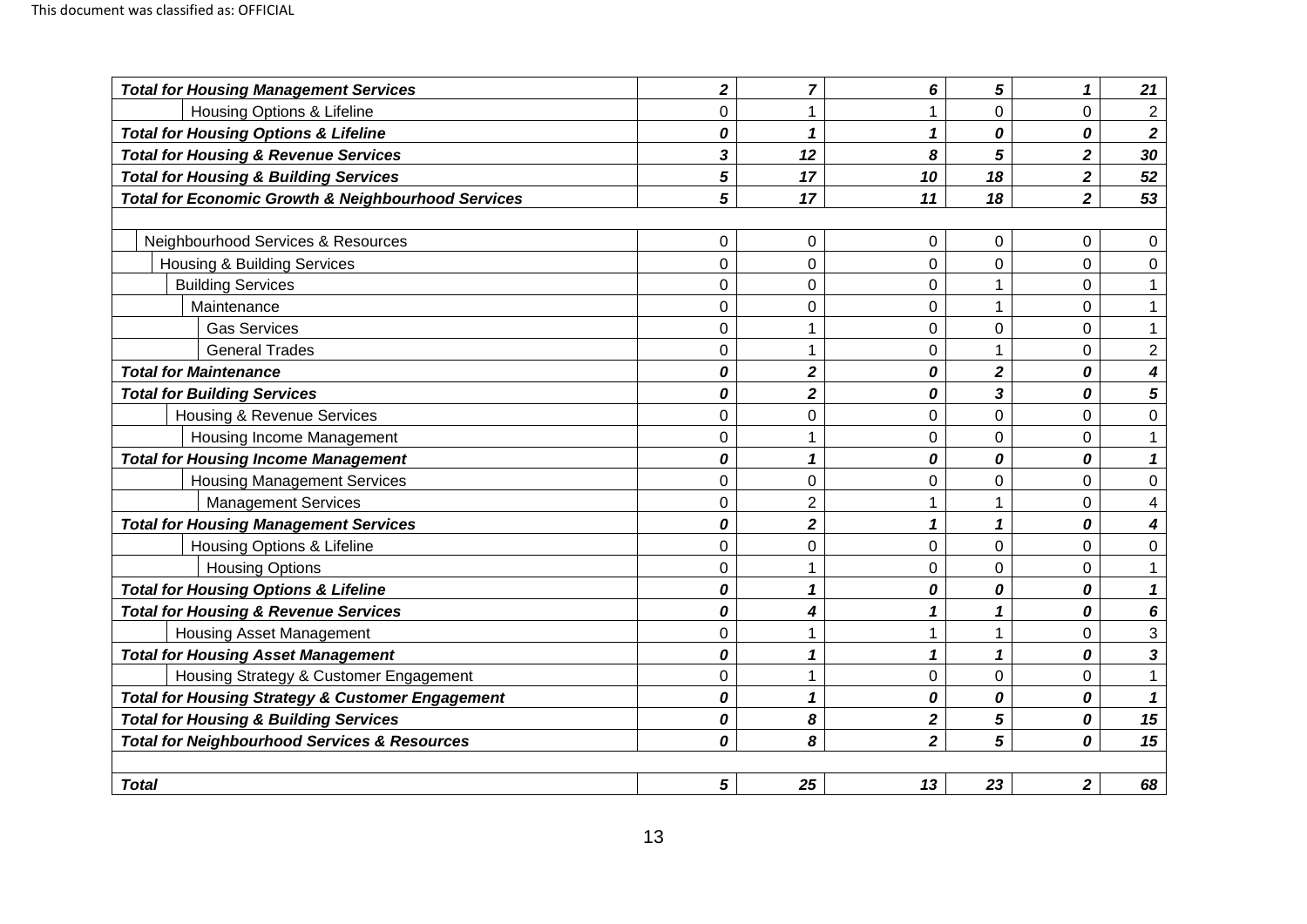# **Stage 2**

| <b>Service Area/Team</b>                                      | <b>Inconclusi</b><br>ve | <b>Not</b><br><b>Upheld</b> | <b>Partially</b><br><b>Upheld</b> | <b>Upheld</b> | Withdrawn | <b>Total</b> |
|---------------------------------------------------------------|-------------------------|-----------------------------|-----------------------------------|---------------|-----------|--------------|
| Economic Growth & Neighbourhood Services                      | $\Omega$                | $\mathbf 0$                 | 0                                 | 0             | 0         | 0            |
| <b>Community Services</b>                                     | $\Omega$                | $\Omega$                    | 0                                 | $\Omega$      | 0         | 0            |
| <b>Environmental Services</b>                                 | $\Omega$                | $\mathbf 0$                 | 0                                 | 0             | 0         | $\Omega$     |
| Arboriculture                                                 | $\Omega$                | $\Omega$                    |                                   | $\Omega$      | 0         |              |
| <b>Total for Arboriculture</b>                                | 0                       | 0                           | 1                                 | 0             | 0         |              |
| <b>Total for Environmental Services</b>                       | 0                       | 0                           | 1                                 | 0             | 0         |              |
| <b>Total for Community Services</b>                           | 0                       | 0                           | 1                                 | 0             | 0         |              |
| <b>Housing &amp; Building Services</b>                        | $\mathbf 0$             | $\mathbf 0$                 | $\mathbf 0$                       | 0             | 0         | $\Omega$     |
| <b>Housing &amp; Revenue Services</b>                         | 0                       | 0                           | 0                                 | 0             | 0         | 0            |
| <b>Housing Management Services</b>                            | $\mathbf 0$             | 4                           |                                   | 0             | 0         | 5            |
| <b>Total for Housing Management Services</b>                  | 0                       | 4                           | 1                                 | 0             | 0         | 5            |
| <b>Total for Housing &amp; Revenue Services</b>               | 0                       | 4                           | 1                                 | 0             | 0         | 5            |
| <b>Total for Housing &amp; Building Services</b>              | 0                       | 4                           | 1                                 | 0             | 0         | 5            |
| <b>Total for Economic Growth &amp; Neighbourhood Services</b> | 0                       | 4                           | $\overline{\mathbf{2}}$           | 0             | 0         | 6            |
| Neighbourhood Services & Resources                            | 0                       | 0                           | $\pmb{0}$                         | 0             | 0         | 0            |
| <b>Housing &amp; Building Services</b>                        | $\mathbf 0$             | $\mathbf 0$                 | 0                                 | 0             | 0         | 0            |
| <b>Housing &amp; Revenue Services</b>                         | $\overline{0}$          | 0                           | 0                                 | $\Omega$      | 0         | $\Omega$     |
| <b>Housing Management Services</b>                            | 0                       | 0                           | $\boldsymbol{0}$                  | 0             | 0         | 0            |
| <b>Management Services</b>                                    | $\overline{0}$          |                             | 0                                 | 0             | 0         |              |
| <b>Total for Housing Management Services</b>                  | 0                       | 1                           | 0                                 | 0             | 0         |              |
| <b>Total for Housing &amp; Revenue Services</b>               | 0                       | 1                           | 0                                 | 0             | 0         |              |
| <b>Housing Asset Management</b>                               | 0                       |                             | 0                                 | 0             | 0         |              |
| <b>Total for Housing Asset Management</b>                     | 0                       | 1                           | 0                                 | 0             | 0         |              |
| <b>Housing Services</b>                                       | 0                       | 0                           | 0                                 | 0             | 0         | 0            |
| <b>Housing Management</b>                                     | $\mathbf 0$             |                             | 0                                 | 0             | 0         |              |
| <b>Total for Housing Management</b>                           | 0                       | 1                           | 0                                 | 0             | 0         |              |
| <b>Total for Housing Services</b>                             | 0                       |                             | 0                                 | 0             | 0         |              |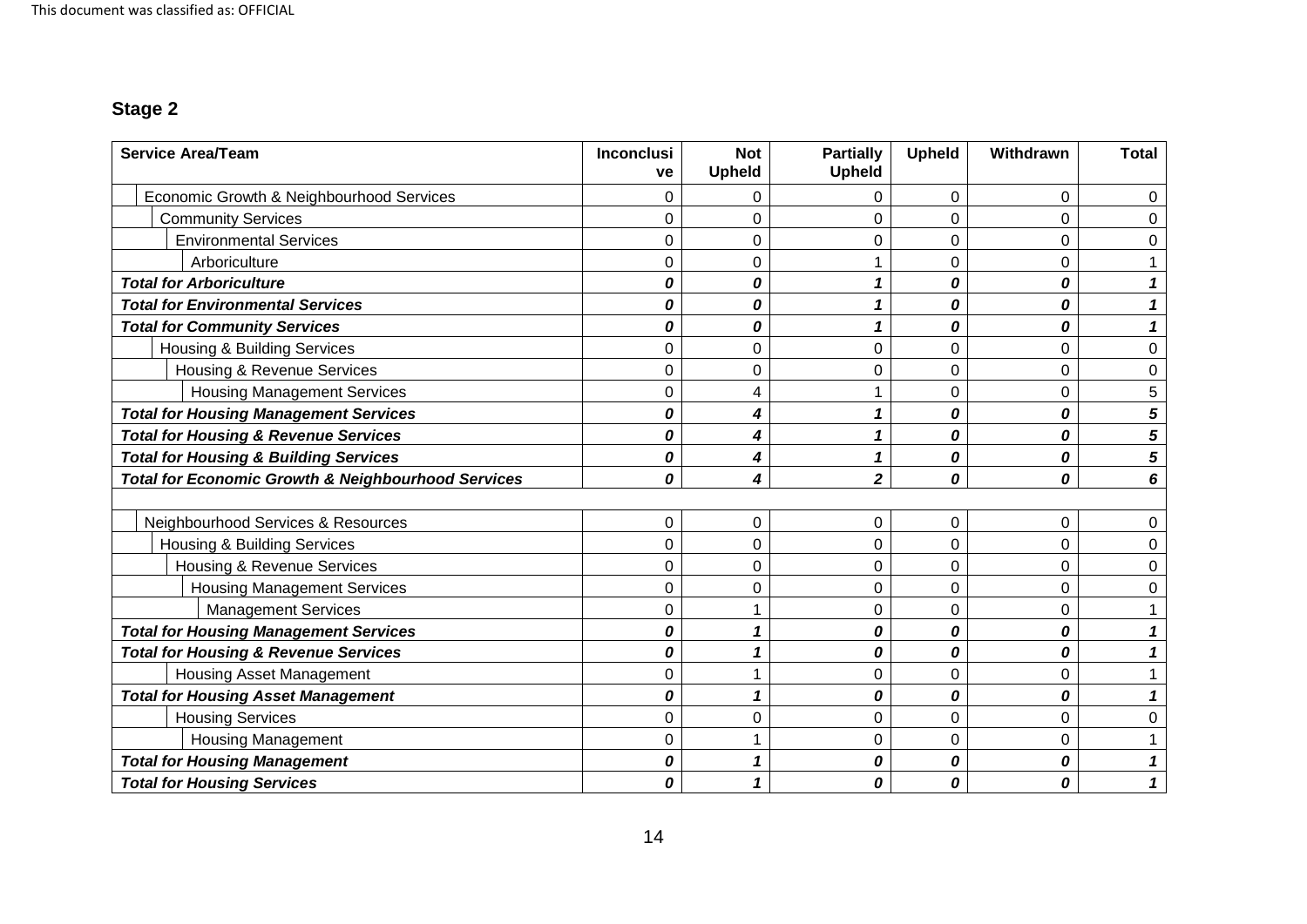| <b>Total for Housing &amp; Building Services</b>        |  |  |  |
|---------------------------------------------------------|--|--|--|
| <b>Total for Neighbourhood Services &amp; Resources</b> |  |  |  |
|                                                         |  |  |  |
| <b>Total</b>                                            |  |  |  |

#### **Stage 3**

The 'designated person' or 'democratic filter' did not determined any complaints during 2018/19.

#### **Housing Ombudsman**

The Housing Ombudsman determined four complaint during 2018/19, an increase from one in 2017/18.

and 19 September 2019 entitled [Review of Outcome of Complaints Made to Ombudsman.](https://democracy.darlington.gov.uk/ieListMeetings.aspx?CommitteeId=137) Full details of those complaints determined by the Housing Ombudsman are included in the Cabinet reports of 11 December 2018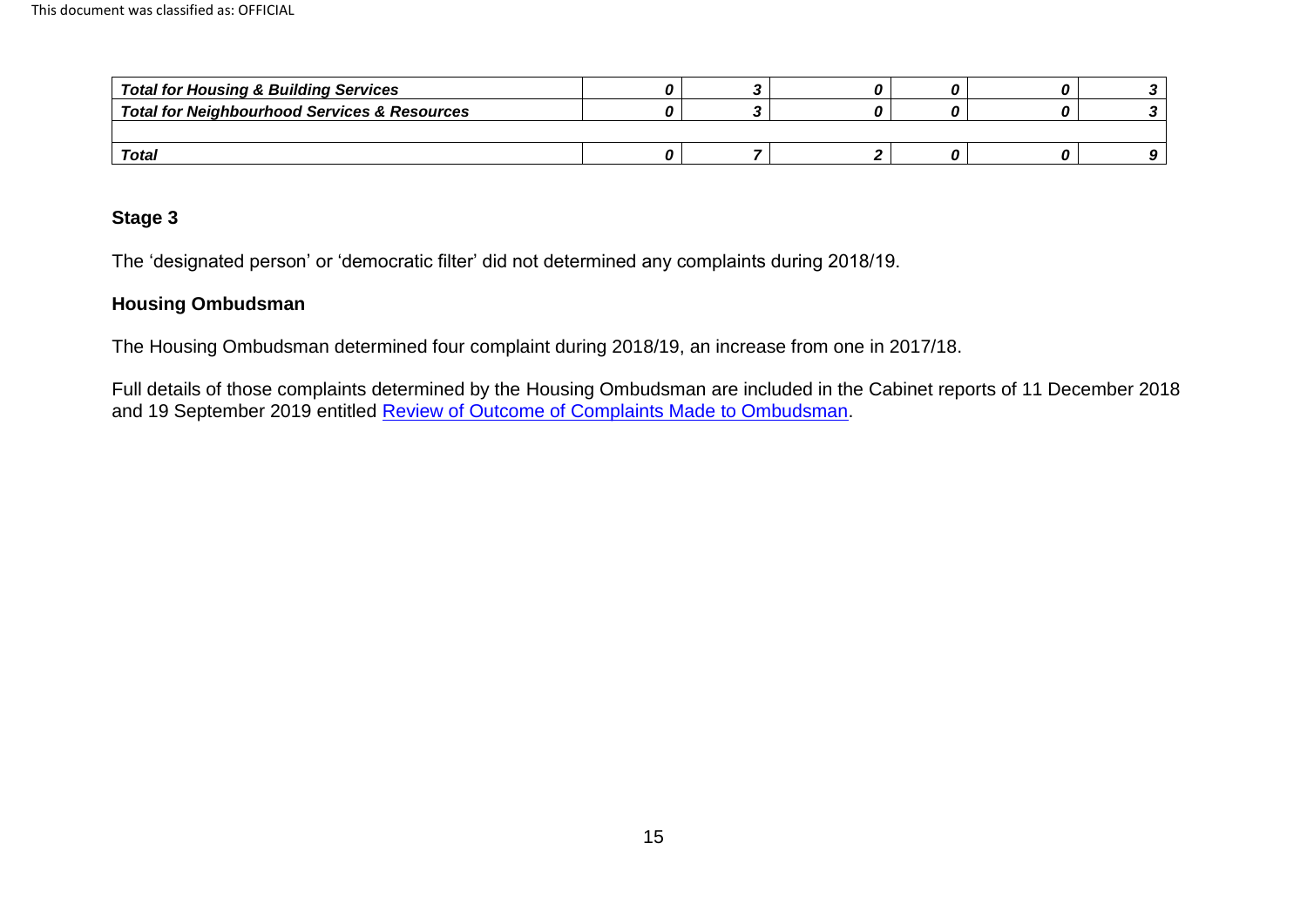#### **Organisational Learning**

 during 2018/19 and are detailed below: All resolution and organisational learning actions identified as a result of complaints are assigned to a responsible manager and progress against those actions is monitored by the Complaints Manager. In addition to those actions taken to resolve individual complaints, several service improvements were made following complaint investigations

 carry out a fumes investigations effectively. Following a complaint for Gas Fitters further training was undertaken to enable them to

 that all personal belongings have been removed before ordering sanitisation of the Following a complaint for Housing Management Services it was recommended that Housing Services consider requiring signed confirmation when tenants verbally confirm property and that their practice is line with Section 41 of the Local Government (Miscellaneous) Act 1984.

Following a Housing Ombudsman complaint for Housing Management the Council agreed that in some limited circumstances it would disclose the reasons another resident qualified for a repair when the complainant did not.

Following a complaint for Service and Repairs a section was included in the tender documentation regarding communication with residents, and how this will be effectively managed.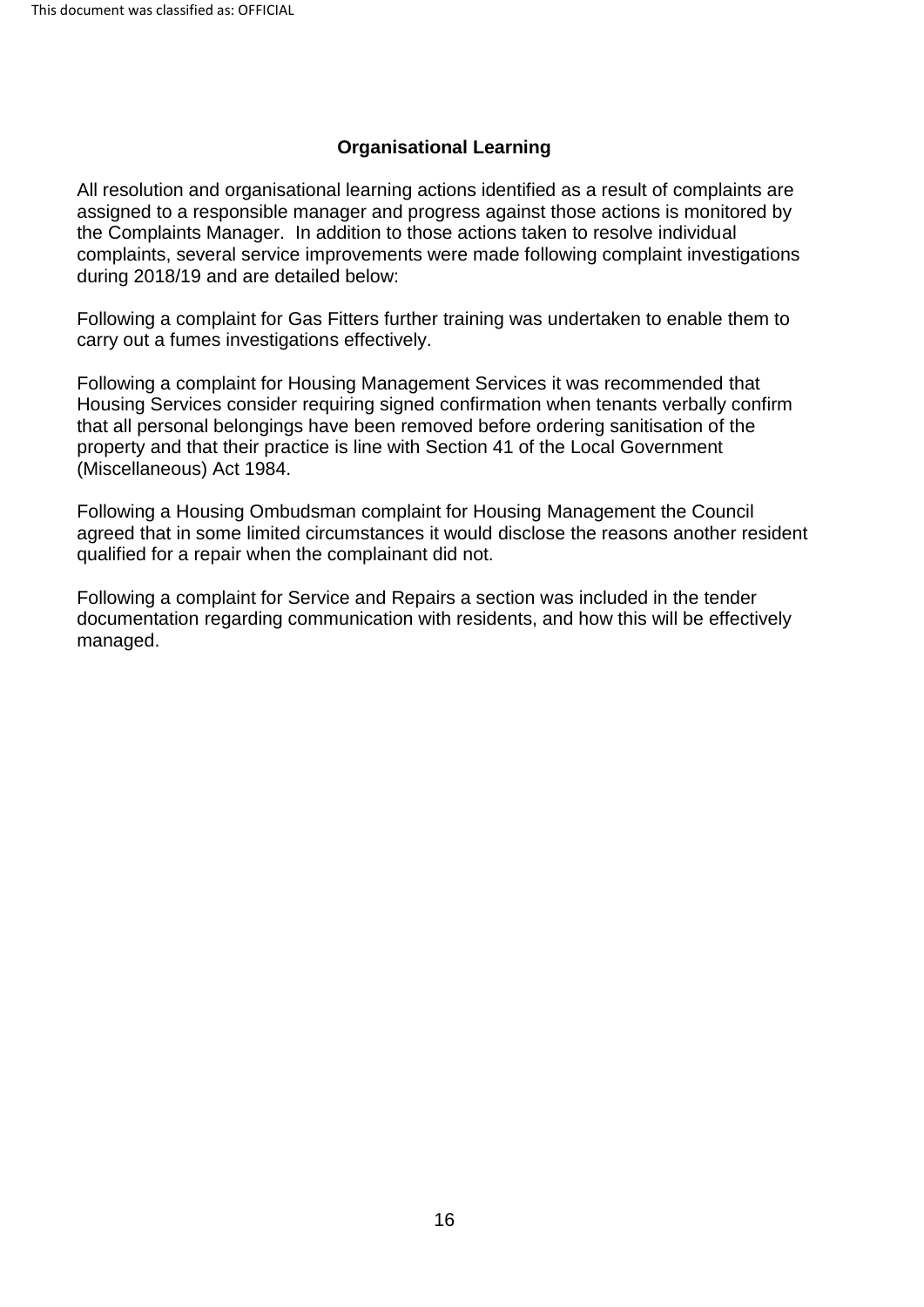## <span id="page-16-0"></span>**Performance against the Corporate Complaints, Compliments and Comments Procedure**

<span id="page-16-1"></span> The below graphs show performance in relation to those complaints acknowledged and responded to during 2018/19.

#### **Stage 1**



**Performance against Stage 1 acknowledgement target (3 working days)** 

This was an increase from 81.80% in 2017/18.



#### **Performance against Stage 1 response target (25 working days)**

This was an increase from 73.3% in 2017/18.